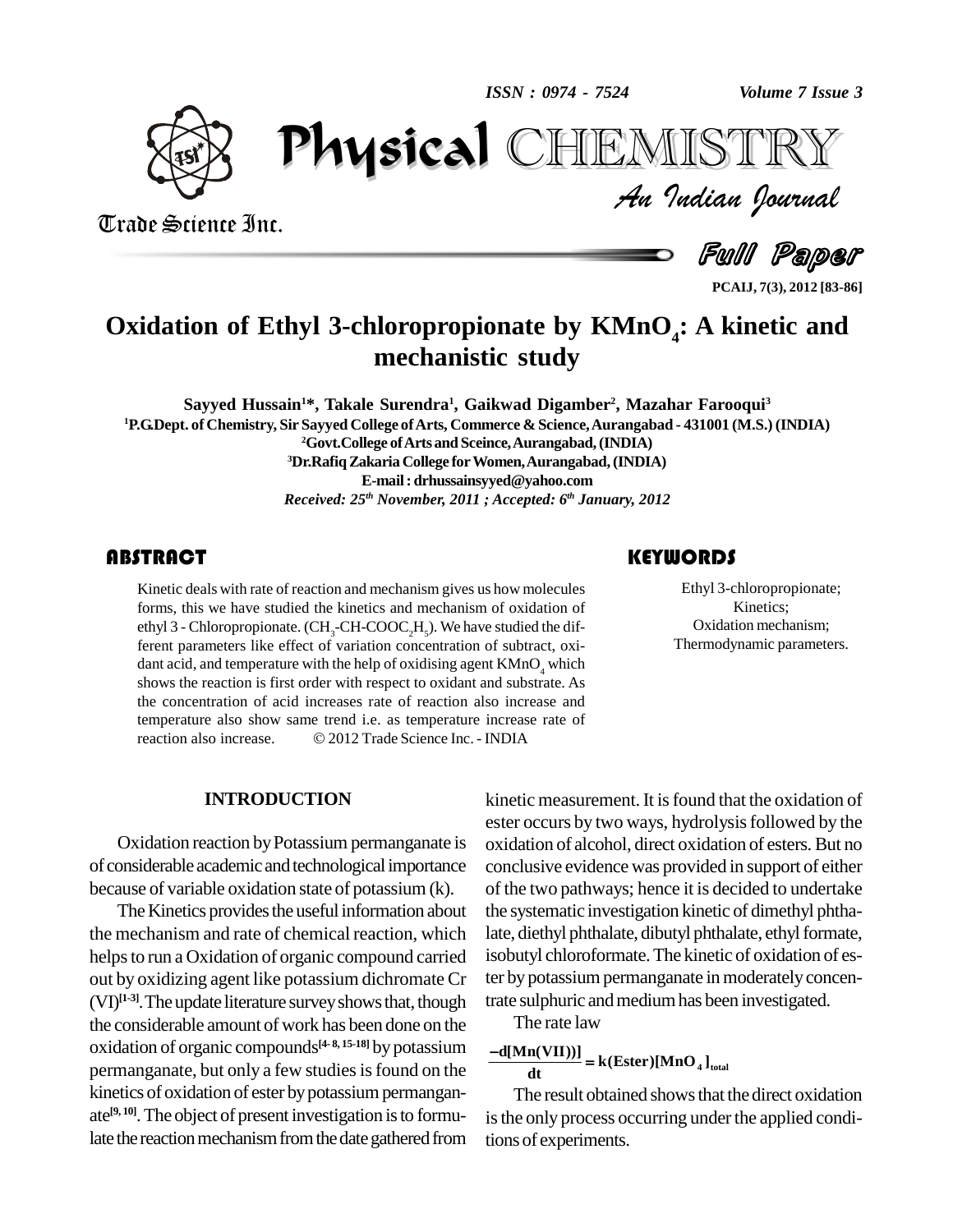### Full Paper

Although the considerable amount of work has been carried out on organic compounds byupdate literature survey shows that few work has been on ester that is whywe have planned to carryout the work of esteri.e. ethyl 3-chloropropionate by  $KMnO<sub>4</sub>$ .

#### **MATERIALAND METHODS**

All the chemicals used were of AR grade, specially potassium permanganate used were of AR grade and was prepared and estimated by standard method. Esters are of Zobo Chem. Ltd., and the boiling point of esters was confirmed. The ester were always freshly distilled before used for the kinetic measurement permanganate and sulphuric acid solution were taken in two different flasks and covered with black cloth and placed in a thermostat for 1 hour to attain constant temperature by both the flask. In order to prevent the hy drolysis, required volume of given ester was directly added to acid solution with micro pipette just before mixing it with permanganate solution.

The course of reaction was followed by measuring the absorbance (optical density) of unreacted perman-<br> **EXAMPLE 257 & 10°MPLE** 200 ganate ions from time to time at 520 nm using Carl- Zeiss spectrophotomer. The reaction was followed upto 70 to 85% completion and the product wasidentified as acid i.e. acetic acid and aldehyde by 2, 4 DNP tests<sup>[11]</sup>. The aldehydes were obtained in 90% yield as  $\frac{1}{2}$ estimated fromtheir 2.4 DNP derivative.The addition of mercuric chloride to reaction systemdid not induce the precipitation of mercuric chloride showing that no free radicals are formed in the system**[12]**.

#### **RESULTSAND DISCUSSION**

which did not show any change in Pseudo First order that *I*<br>*IDLE 1). The*<br>*In [ester] (TA*<br>*I* with increal<br>*I*ISTRY Under the conditions [ester] > [KMnO<sub>4</sub>] in 3.20 M.  $H_2SO_4$ . The plot of log absorbance (O.D.) Vs time 323K were linear (Not shown) indicating the first order dependence of rate on [KMnO<sub>4</sub>). An Oxidation of esters parameters such as  $\Delta H^* \Delta S^* \Delta G^*$ , E  $\Delta E$  and an i.e. depends on the concentration of potassium permanganate. This was also confirmed by verifying  $[KMnO<sub>4</sub>]$ constant  $(k<sup>1</sup>)$  value (TABLE 1). The reaction was also tively s found to be first order in [ester] (TABLE 2). The rate of reaction increases with increases in  $[H_2SO_4]$ . tra

#### **TABLE1 :Effect of variation of concentration ofKMnO4 [Ethyl 3 - chloropropionate] = 4.7 x 10 -7 Temperature : 30 <sup>O</sup>C**  $\lambda$  max = 520 nm

| Sr. No.       | $[KMn04]$ x $10-4$ M | $K \times 10^{-2/\min}$ |
|---------------|----------------------|-------------------------|
|               | 3.012                | 0.7905                  |
| $\mathcal{L}$ | 3.418                | 0.9125                  |
| 3             | 3.56                 | 1.012                   |
|               | 4.11                 | 0.85                    |
|               | 4 21                 | 1.01                    |

**TABLE 2 : Effect of variation of concentration of ethyl-3 chloropropianoate**

|   | Sr.No. [Ester] $\times 10^{-3}$ |           | Log [Sub] $K \times 10^{-2/\text{min}}$ | Logk <sup>1</sup> |
|---|---------------------------------|-----------|-----------------------------------------|-------------------|
|   | 3.012                           | $-2.4502$ | 0.5252                                  | 3.5601            |
| 2 | 3.256                           | $-2.4156$ | 0.6219                                  | 3.6381            |
| 3 | 3.346                           | $-2.3828$ | 0.7205                                  | 3.7282            |
| 4 | 3.828                           | $-2.3446$ | 0.7819                                  | 3.8212            |
| 5 | 4.120                           | 2.2812    | 0.8215                                  | 3.8865            |
| 6 | 4.560                           | 2.3682    | 0.9212                                  | 3.9643            |

**TABLE3 :Effect of variation of concentration of acid on oxi dation**

**[KMnO4] = 437 x 10 -4m [H2SO4] = 0.857 M** dation<br>[KMnO<sub>4</sub>] = 437 x 10<sup>-4</sup>m [H<sub>2</sub>SO<sub>4</sub>] = 0.857 M<br>Temperature : λ max = 520 nm

|   |       | Sr. $\begin{bmatrix} \text{Log} \\ \text{No.} \end{bmatrix}$ $\begin{bmatrix} H_2SO_4 \end{bmatrix}$ $\begin{bmatrix} H_2SO_4 \end{bmatrix}$ | $\frac{\text{Log}}{\text{aw}}$ | H <sub>0</sub> | $\frac{k x 10}{2/min}$ LogK |       | $\frac{{\rm{Ho}^{\text{-}1}}}{\rm{LogK}}$ |
|---|-------|----------------------------------------------------------------------------------------------------------------------------------------------|--------------------------------|----------------|-----------------------------|-------|-------------------------------------------|
|   | 0.439 | $1.6424$ - $0.5152$ 3.7601 3.7601                                                                                                            |                                |                |                             |       |                                           |
| 2 |       | $0.857$ 1.932 0.012 0.04 0.6215 $\overline{3,8192}$ $\overline{3,8592}$                                                                      |                                |                |                             |       |                                           |
|   |       | 3 1.25 0.096 0.018 +0.03 0.6559 $\overline{3,8212}$ $\overline{3,8512}$                                                                      |                                |                |                             |       |                                           |
| 4 |       | 1.63 0.212 0.024 0.05 0.9282 3.9212 3.9712                                                                                                   |                                |                |                             |       |                                           |
| 5 | 2.00  | 0.301 0.030 0.75 1.021                                                                                                                       |                                |                |                             | 2.018 | 1.772                                     |
| 6 |       | 2.34 0.369 0.045 0.82 1.125                                                                                                                  |                                |                |                             | 2.050 | 2.87                                      |

#### $(TABLE3)$ .

The effect of temperature was also studied at different temperature like 283K, 293K, 303K, 313K, 323K and 333K. It is clear that as temperature increases<br>rate constant increases (TABLE 4). Thermodynamic<br>parameters such as  $\Delta H^* \Delta S^* \Delta G^*$ , E  $\Delta E$  and an i.e. rate constant increases(TABLE 4). Thermodynamic mperature increases<br>). Thermodynamic<br>, E ΔE and an i.e. frequency factor were studies.

The negative values of entropy of activation shows that the intermediate transition state is rigid the relatively small values of  $\Delta H$  and  $\Delta S$  are consistent with the reaction generally proceeds through highly ionized transition state **[13]**.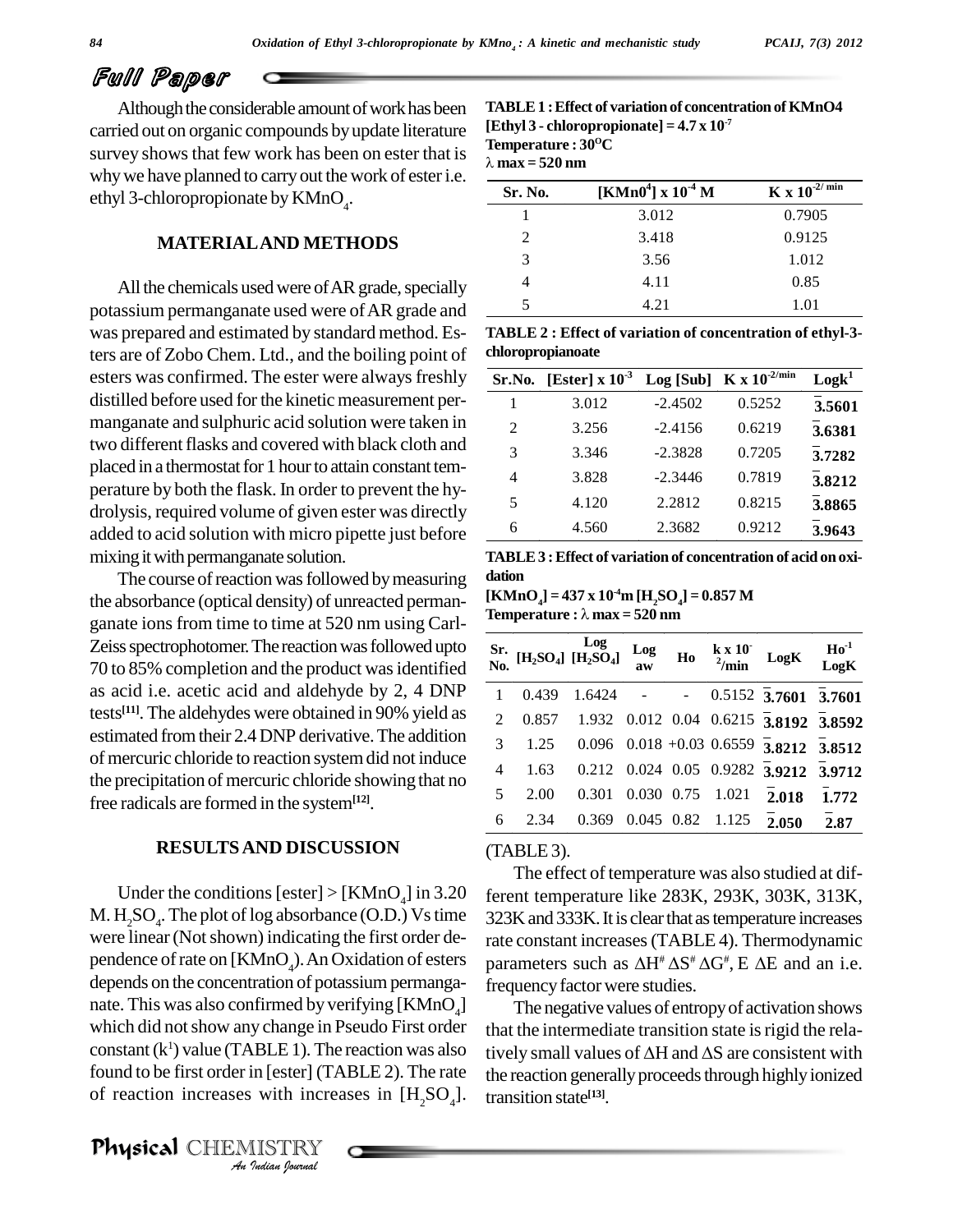**TABLE4 :Effect oftemperature on reaction rate.**



| $\mu$ <sub>1</sub> $\mu$ <sub>1</sub> $\mu$ <sub>1</sub> $\mu$ <sub>1</sub> $\mu$ <sub>1</sub> $\mu$<br>[Ethyl 3- chloropropionate] = $4.7 \times 10^{-3}$ m |                       |                         |        |                      |          |                        |                      |                        |
|--------------------------------------------------------------------------------------------------------------------------------------------------------------|-----------------------|-------------------------|--------|----------------------|----------|------------------------|----------------------|------------------------|
| Tic                                                                                                                                                          | $1/T \times 10^{-3}$  | $K \times 10^{-2}$ /min | logK   | A                    | E J/Mole | $\Delta H \neq J/Mole$ | $\Box G \neq J/Mole$ | $\Delta S \neq J/Mole$ |
| 283                                                                                                                                                          | $3.53 \times 10^{-3}$ | 0.5153                  | 3.7601 | $8.12 \times 10^3$   | 14220.11 | 11982.78               | 24012.81             | $-40.12$               |
| 393                                                                                                                                                          | 3.41                  | 0.69                    | 3.83   | 6.62 x $10^3$        | 14220.11 | 11725.72               | 24980.12             | $-41.21$               |
| 303                                                                                                                                                          | 3.30                  | 0.73                    | 3.86   | $6.00 \times 10^{3}$ | 14220.11 | 11682.68               | 25240.81             | $-42.18$               |
| 313                                                                                                                                                          | 3.19                  | 0.98                    | 2.01   | $8.82 \times 10^3$   | 14220.10 | 11621.62               | 25892.12             | $-41.00$               |
| 323                                                                                                                                                          | 3.09                  | 0.6212                  | 3.70   | $9.12 \times 10^3$   | 14220.11 | 11582.54               | 27512.62             | $-44.36$               |
| 333                                                                                                                                                          | 3.00                  | 0.63                    | 3.80   | $8.12 \times 10^3$   | 14220.11 | 11452.42               | 28.25.82             | $-48.12$               |

| $[KMnO4] = 4.7 \times 10-4 m$                        |  |
|------------------------------------------------------|--|
| [Ethyl 3- chloropropionate] = $4.7 \times 10^{-3}$ m |  |

#### $H^7 + MnO_4$ <sup>®</sup> $H MnO_4$

This point has been also confirmed by previous researchers. Hence Mn (VII) could be considered as the reactive specie and this probably exists to a certain extent as  $HMnO<sub>4</sub>$ .

As the acid concentration is increased the formation of  $HMnO<sub>4</sub>$  is favored and hence increases the oxidation may be assumed to be taking place by Mn (VII)  $_{\rm eth}$ in the form of either  $MnO<sub>4</sub>$  or  $H MnO<sub>4</sub>$  or both depending on the acid concentration. The linear plot of  $10K<sup>1</sup>$  Vs log [H<sub>2</sub>SO<sub>4</sub>] and logK<sup>1</sup> Vs Ho indicates that the reactions are acid catalyzed (notshown), but none of the above plots gives an ideal slope for unity. In view of the departure from the ideal behavior, appli cability of Bunnett's hypotheis was tested. A plot of  $logK<sup>1</sup>$  Vs Ho Vs  $log H<sub>20</sub>$  was linear (not shown) and the slop was found to be -2.5. This value indicates non-involvement of water molecule in the rate deter mining steps as per Bunnett's, while the hydrolysis rate was  $3.2 \times 10^{-5}$  liter mol<sup>-1</sup> sec<sup>-1</sup> under identical condition, from thisit is compound (III) being highly un-



stable disproportionate to give acetic acid and the corresponding aldehyde. The rate law can be ex pressed by equation 1

# $\frac{d\mathbf{R}(\mathbf{K} \cdot \mathbf{H})}{d\mathbf{t}} = \mathbf{K}(\text{Ester})[\text{Mno}_4]_{\text{total}}$ ressed by equation 1<br> $\frac{d[{\bf Mn}({\bf VII})]}{d[{\bf E}({\bf W})]}$

Thistype of hydride ion transfer process has been proposed in the oxidation of aldehyde, formic acid, ethers, alcohols etc. by permanganate in moderately concentrated acid solutions **[14]**.

The effect of temperature on reaction rate was studied which shows the increase in reaction rate with increase in temperature (TABLE 4). The rate of oxidation in case of dimethyl phthalate, diethyl phthalate, and dibutylphthalate, the rate of reaction as the number of alkyl group increasesthere is decrease is clearthat the direct oxidation is the only process occurring under the experimental conditions used.

A probable mechanism (Scheme 1) in which  $MnO<sub>4</sub>$ or  $H MnO<sub>4</sub>$  attacks the alcohol moiety of the ester is consider explaining the observed kinetic result.

K value, due to steric effect In case of ethyl 3 chloropropionate and the rate of reaction is more though there is presence of electron with drawing  $group$   $Ci$ .

#### **ACKNOWLEDGEMENT**

One of the authors (Sayyed Husain) is very much thankful to UGC; New Delhi for its financial assistance of Major Research Project File No. 39-816/2010 (SR) dated 11<sup>th</sup> Jan. 2011.

#### **REFERENCES**

Physical CHEMISTRY

 *Indian Journal* **[1]** S.Sheik Mansoor; **22(10)**, 7591-7600 **(2010)**.